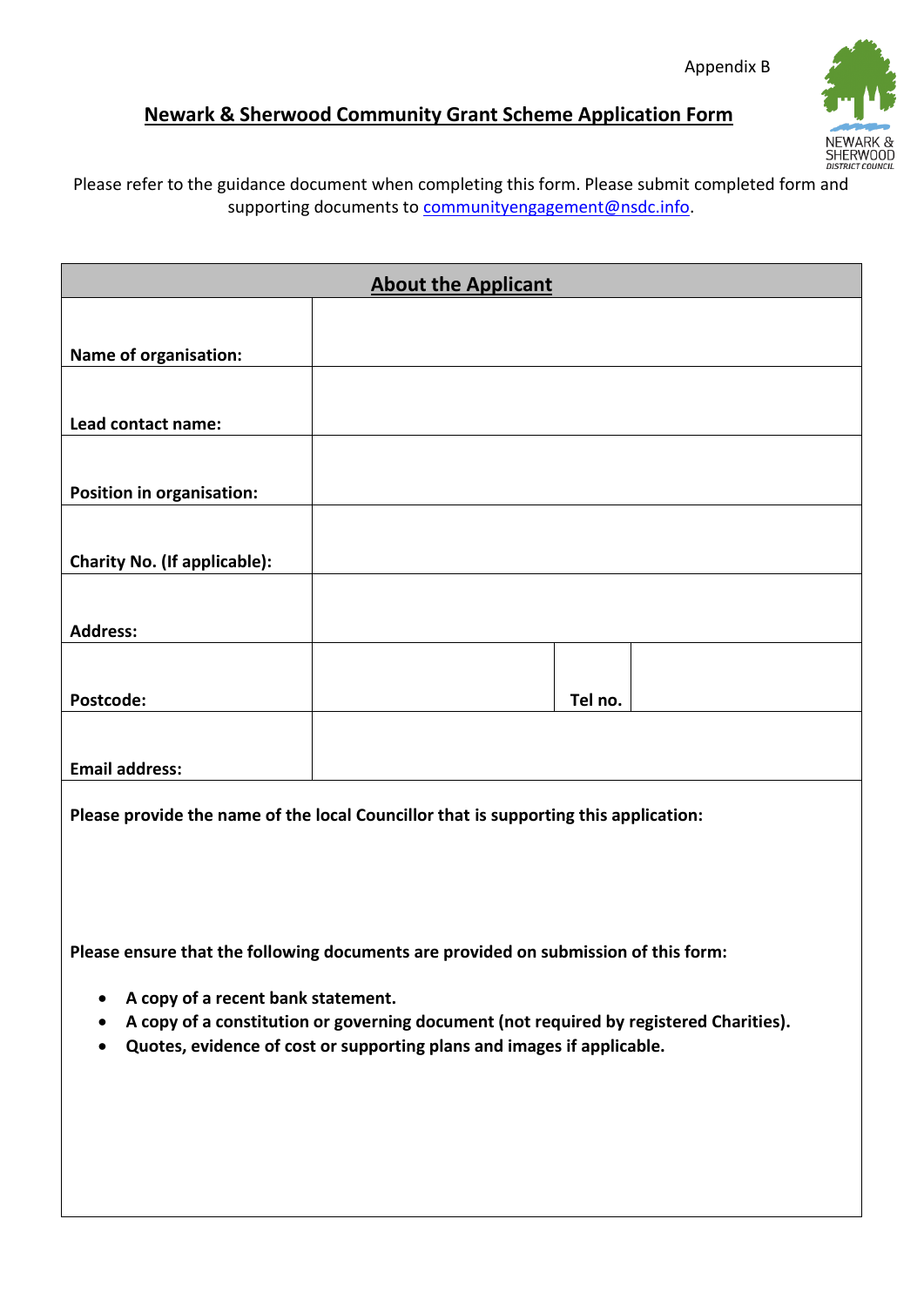|    | дррепатх в                                                                                                                                                     |
|----|----------------------------------------------------------------------------------------------------------------------------------------------------------------|
|    | <b>Project/Initiative Overview</b>                                                                                                                             |
|    | 1) Please provide an overview of the project/initiative aims and objectives.                                                                                   |
| 2) | Please explain how the project/initiative contributes to some or all of the Councils<br><b>Community Plan Objectives:</b>                                      |
| 3) | Please justify the need/purpose of the project/initiative e.g. surveys, community meetings,<br>waiting lists, statistics gathered, pilot projects taken place. |
|    | 4) Please explain how the project will be sustained beyond the expected end date i.e. possible<br>management or maintenance of equipment etc.                  |

**5) Please identify if there will be any income generated from the project/initiative? If yes, please provide estimates.**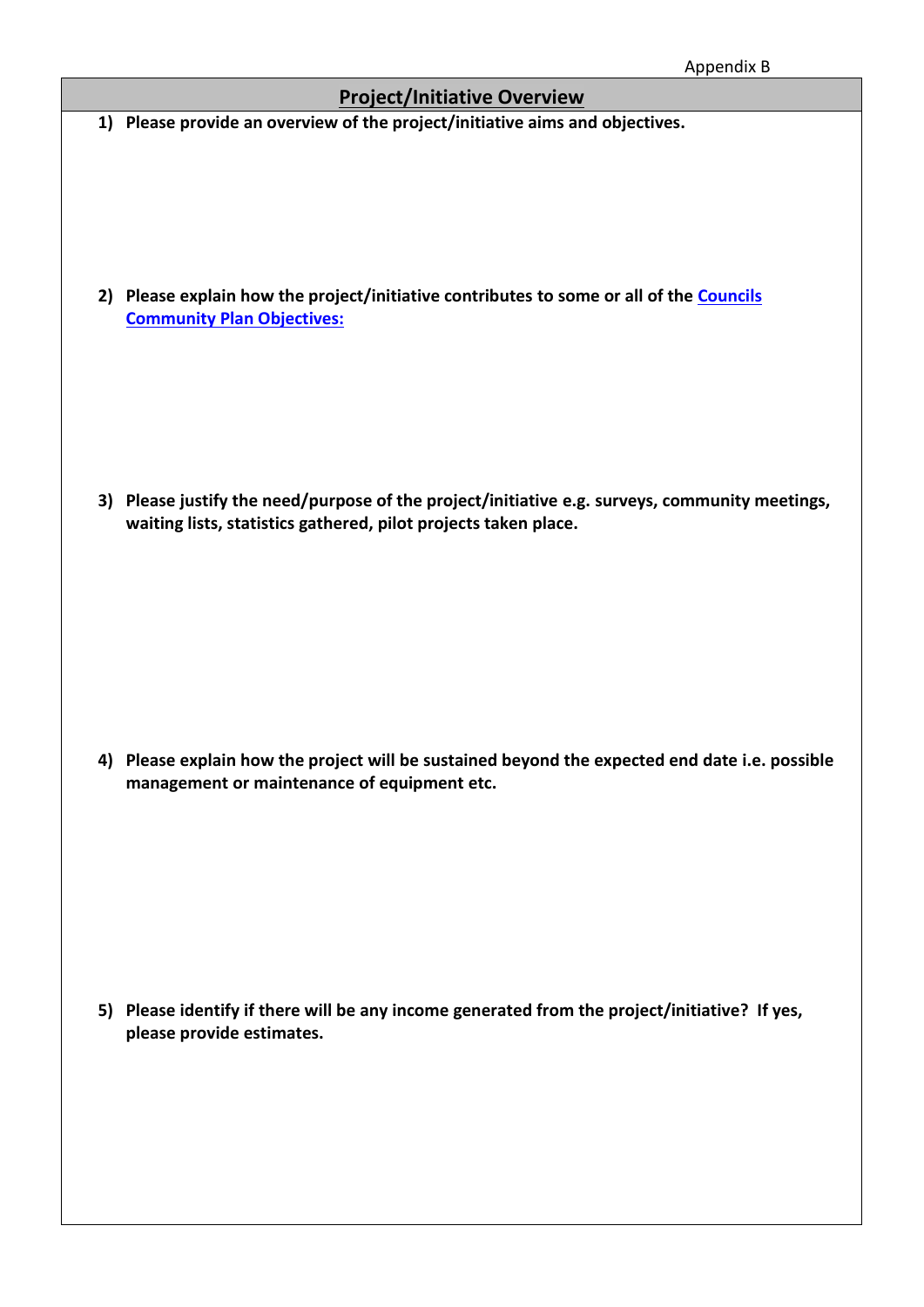## Appendix B

| <b>Expected start date:</b>                                                                      | <b>Expected finish date:</b>         |  |  |  |
|--------------------------------------------------------------------------------------------------|--------------------------------------|--|--|--|
|                                                                                                  |                                      |  |  |  |
|                                                                                                  |                                      |  |  |  |
| Where will your project/event take place?                                                        |                                      |  |  |  |
|                                                                                                  |                                      |  |  |  |
|                                                                                                  |                                      |  |  |  |
|                                                                                                  |                                      |  |  |  |
| <b>Community Involvement</b>                                                                     |                                      |  |  |  |
| Which areas/villages of Newark and Sherwood district do you anticipate to attract your           |                                      |  |  |  |
| participants from?                                                                               |                                      |  |  |  |
|                                                                                                  |                                      |  |  |  |
|                                                                                                  |                                      |  |  |  |
|                                                                                                  |                                      |  |  |  |
|                                                                                                  |                                      |  |  |  |
| How many participants do you hope to involve in the project/event?                               |                                      |  |  |  |
| Total number of participants                                                                     |                                      |  |  |  |
| In the boxes below, please provide estimated numbers of participants involved from the specified |                                      |  |  |  |
| groups                                                                                           |                                      |  |  |  |
| Children and young people (up to age 18)                                                         | People with a disability             |  |  |  |
| Adults (age 18 to 60)                                                                            | People at risk of 'social exclusion' |  |  |  |
| Adults (age 60+)                                                                                 | People from an ethnic minority       |  |  |  |
| How will you promote and publicise your project to the wider community?                          |                                      |  |  |  |
|                                                                                                  |                                      |  |  |  |
|                                                                                                  |                                      |  |  |  |
|                                                                                                  |                                      |  |  |  |
|                                                                                                  |                                      |  |  |  |
|                                                                                                  |                                      |  |  |  |
|                                                                                                  |                                      |  |  |  |
|                                                                                                  |                                      |  |  |  |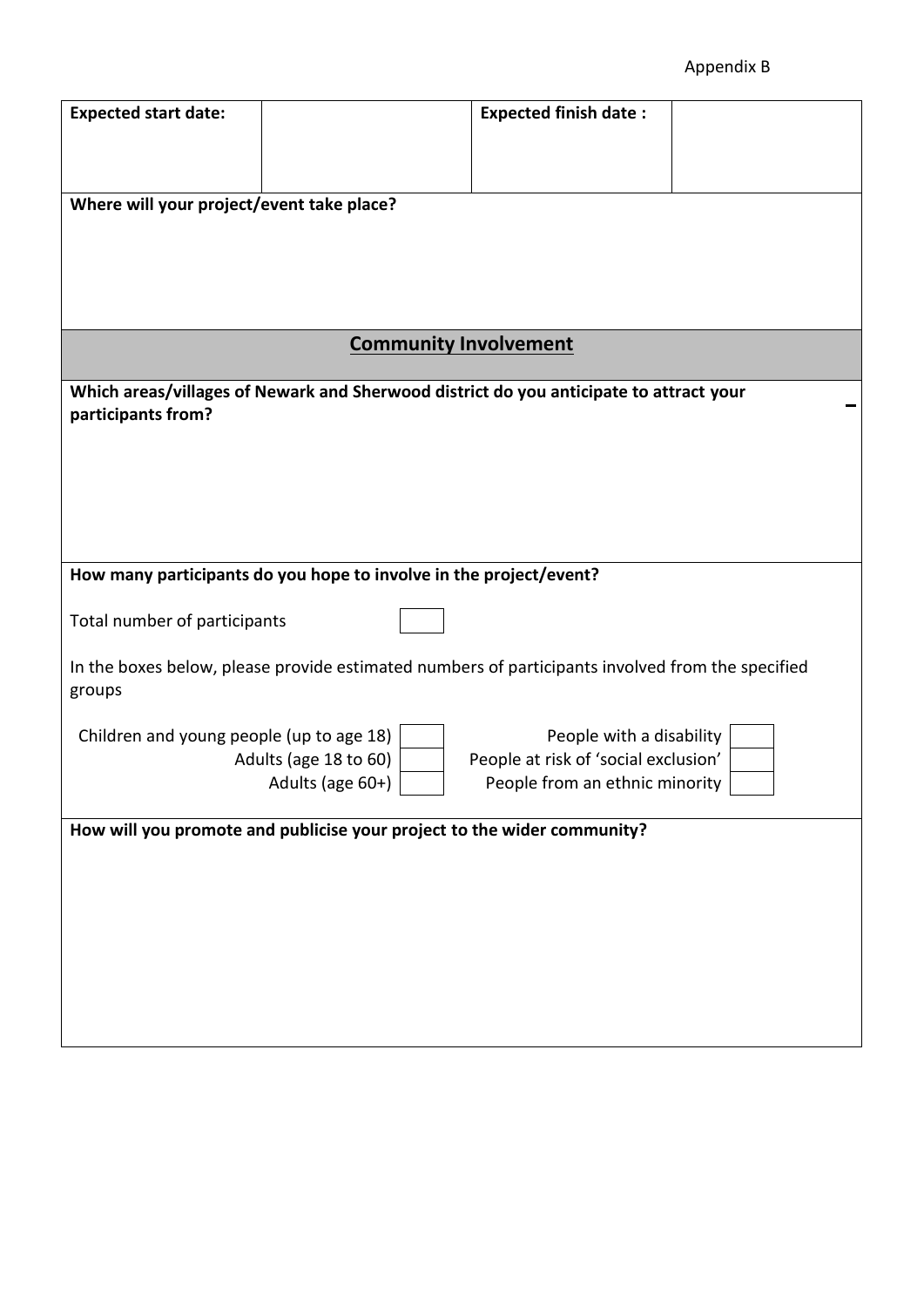## **Project Expenses Please complete the table below with a breakdown of the cost per item and the request for financial contribution from NSDC.** • Include everything you need to deliver your project (total project costs), even if you are not requesting a contribution via the scheme. • The total request to NSDC must not exceed £5,000. • Include VAT costs - NSDC will only refund VAT where it is unrecoverable. **Item or Activity Total cost Total cost (£) VAT (£) Amount requested from NSDC (£) TOTALS If the total cost is more than the grant requested, where will the rest of the funding come from? i.e. sponsorship, club, subs, entry fees? Is your organisation VAT registered?**  If yes, please provide your VAT Registration Number:-**Supporting Comments or Information**